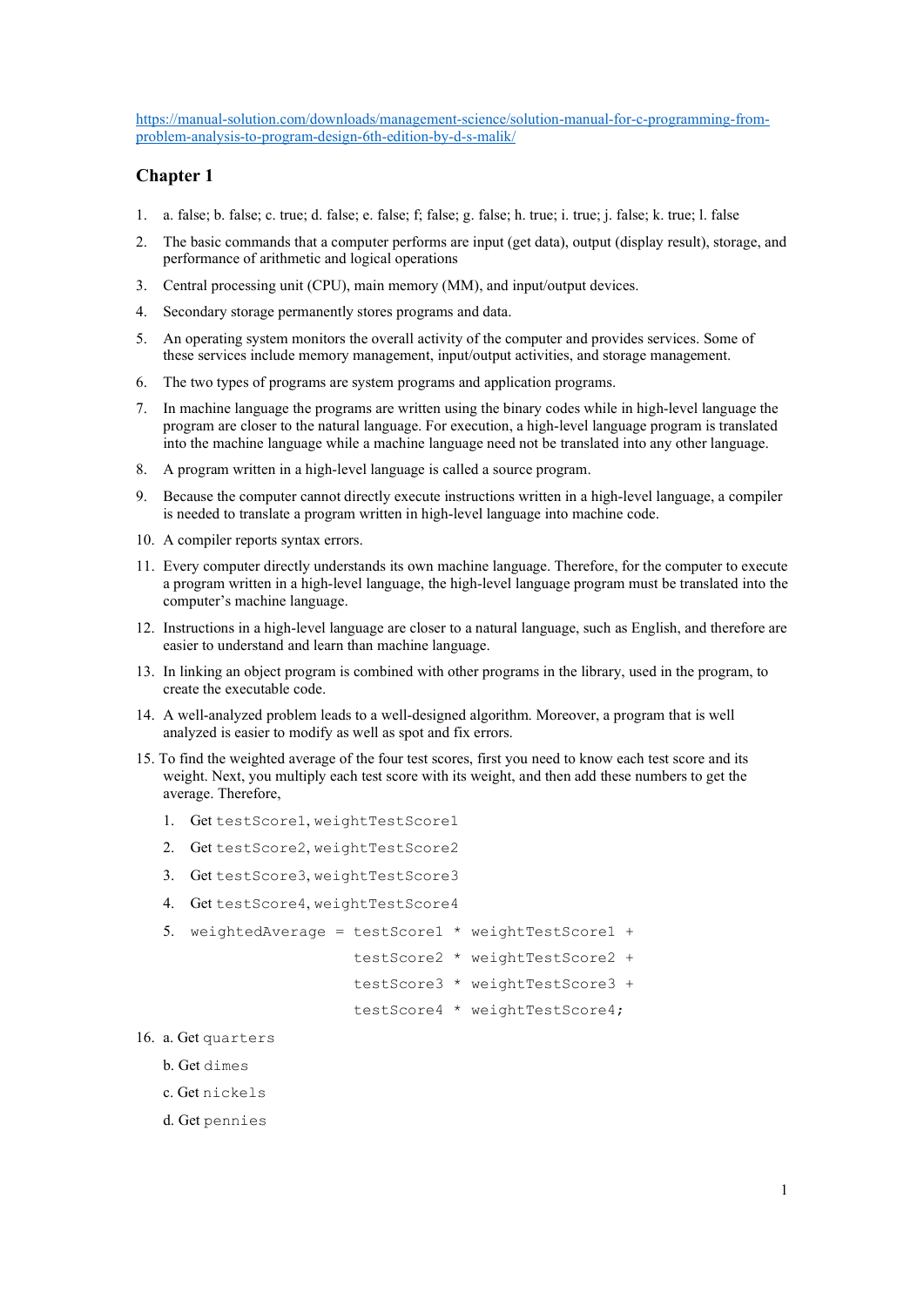e. changeInPennies = quarters  $*$  25 + dimes  $*$  10 + nickels  $*$  5 + pennies

17. To find the price per square inch, first we need to find the area of the pizza. Then we divide the price of the pizza by the area of the pizza. Let radius denote the radius and area denote the area of the circle, and price denote the price of pizza. Also, let pricePerSquareInch denote the price per square inch.

```
 a. Get radius
b. area = \pi * radius * radius
 c. Get price
 d. pricePerSquareInch = price / area
```
18. To calculate the selling price of an item, we need to know the original price (the price the store pays to buy) of the item. We can then the use the following formula to find the selling price:

```
sellingPrice = (originalPrice + originalPrice \times 0.80) \times 0.90
```
The algorithm is as follows:

- a. Get originalPrice
- b. Calculate the sellingPrice using the formula:

```
\text{sellingPrice} = (\text{originalPrice} + \text{originalPrice} \times 0.80) \times 0.90
```
 The information needed to calculate the selling price is the original price and the marked-up percentage.

19. To calculate the area of a triangle using the given formula, we need to know the lengths of the sides—a, b, and c—of the triangle. Next, we calculate s using the formula:

 $s = (1/2) (a + b + c)$ 

and then calculate the area using the formula:

 $area = sqrt(s(s-a)(s-b)(s-c))$ 

where sqrt denotes the square root.

The algorithm, therefore, is:

- a. Get a, b, c
- b.  $s = (1/2) (a + b + c)$
- c.  $area = sqrt(s(s-a)(s-b)(s-c))$

The information needed to calculate the area of the triangle is the lengths of the sides of the triangle.

- 20. Suppose that billingAmount denotes the total billing amount, numOfItemsOrdered denotes the number of items ordered, shippingAndHandlingFee denotes the shipping and handling fee, and price denotes the price of an item. The following algorithm computes and outputs the billing amount.
	- a. Enter the number of items bought.
	- b. Get numOfItemsOrdered
	- c. billingAmount =  $0.0$ ;
	- d. shippingAndHandlingFee  $= 0.0$ ;
	- e. Repeat the following for each item bought.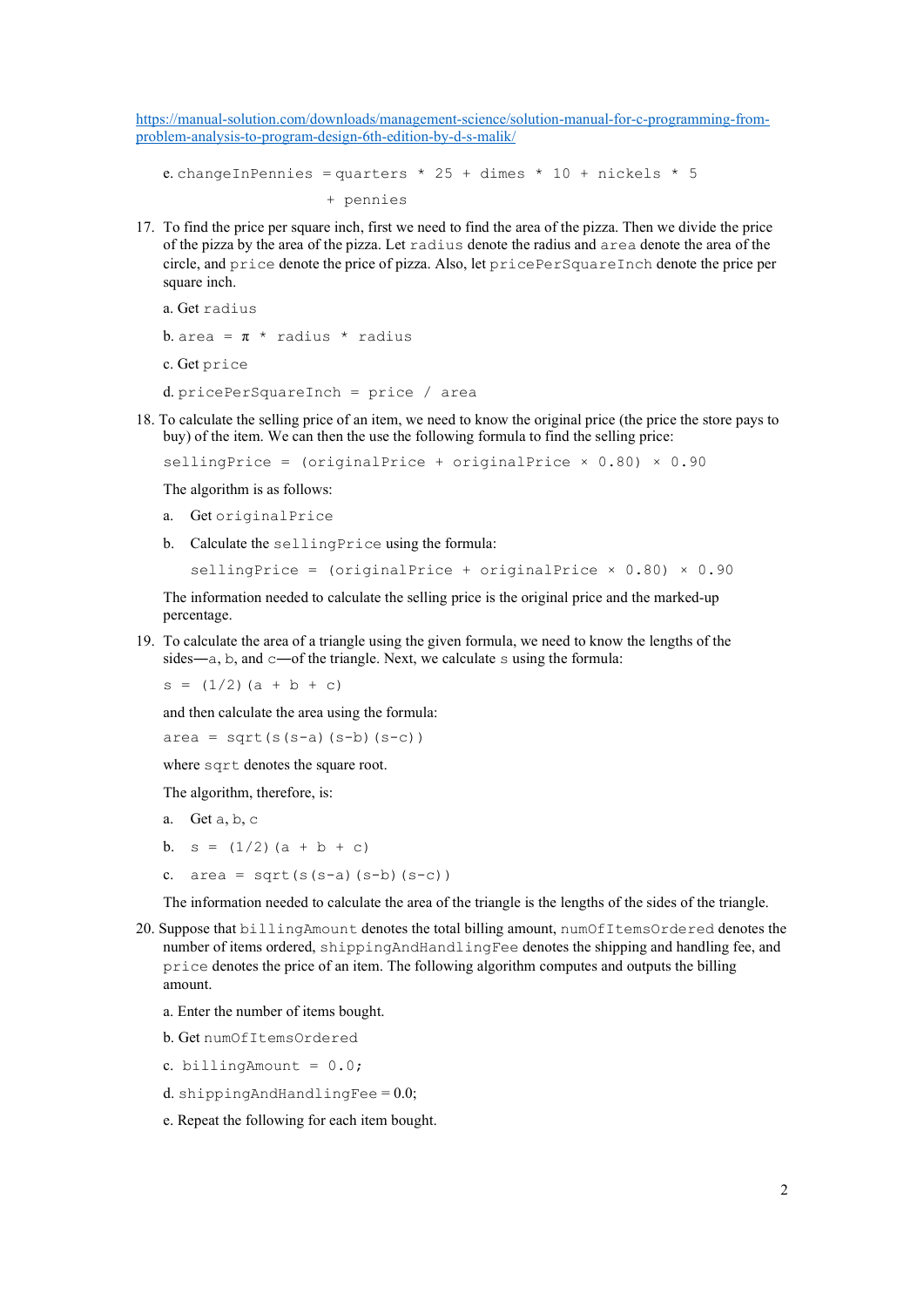i. Enter the price of the item

ii. Get price

iii. billingAmount = billingAmount + price;

f. if billingAmount < 200

 $shippingAndHandlingFe = 10 * numOfItemsOrdered:$ 

g. billingAmount = billingAmount + shippingAndHandlingFee

i. Print billingAmount

21. Suppose that numOfPages denoes the number of pages to be faxed and billingAmount denotes the total charges for the pages faxed. To calculate the total charges, you need to know the number of pages faxed.

If numOfPages is less than or equal to ten, the billing amount is services charges plus (numOfPages  $\times$  0.20); otherwise, billing amount is service charges plus 10  $\times$  0.20 plus  $(numOfPages - 10) \times 0.10$ . That is,

You can now write the algorithm as follows:

- a. Get numOfPages.
- b. Calculate billing amount using the formula:

```
if (numOfPages is less than or equal to 10)
```

```
billingAmount = 3.00 + (numOf Pages \times 0.20);
```
otherwise

billingAmount =  $3.00 + 10 \times 0.20 + (numOf Pages - 10) \times 0.10$ ;

22. Suppose amountWithdrawn denotes the amount to be withdrawn, serviceCharge denotes the service charges, if any, and accountBalance denotes the total money in the account.

You can now write the algorithm as follows:

- a. Get amountWithdrawn.
- b. if amountWithdrawn > 500

```
 Print "The maximum amount that can be drawn is $500" 
otherwise (if accountBalance \leq 0)
       Print "Account balance is <= 0. You cannot withdraw any money. " 
Otherwise 
{ 
       if (amountWithdrawn > accountBalance) 
         { 
                Print "Insufficient balance. If you withdraw, services charges 
                              will be $25.00. Select Yes/No." 
                if (Yes) 
\left\{ \begin{array}{ccc} 0 & 0 & 0 \\ 0 & 0 & 0 \\ 0 & 0 & 0 \\ 0 & 0 & 0 \\ 0 & 0 & 0 \\ 0 & 0 & 0 \\ 0 & 0 & 0 \\ 0 & 0 & 0 \\ 0 & 0 & 0 \\ 0 & 0 & 0 \\ 0 & 0 & 0 \\ 0 & 0 & 0 \\ 0 & 0 & 0 \\ 0 & 0 & 0 & 0 \\ 0 & 0 & 0 & 0 \\ 0 & 0 & 0 & 0 \\ 0 & 0 & 0 & 0 & 0 \\ 0 & 0 & 0 & 0 & 0 \\ 0 & 0 & 0 & 0 & 0 \\ 0 & 0 & 0 & 0 if (amountWithdrawn > 300) 
                             serviceCharge = (amountWithout + 300) * 0.04; otherwise 
                             serviceCharge = 0;
```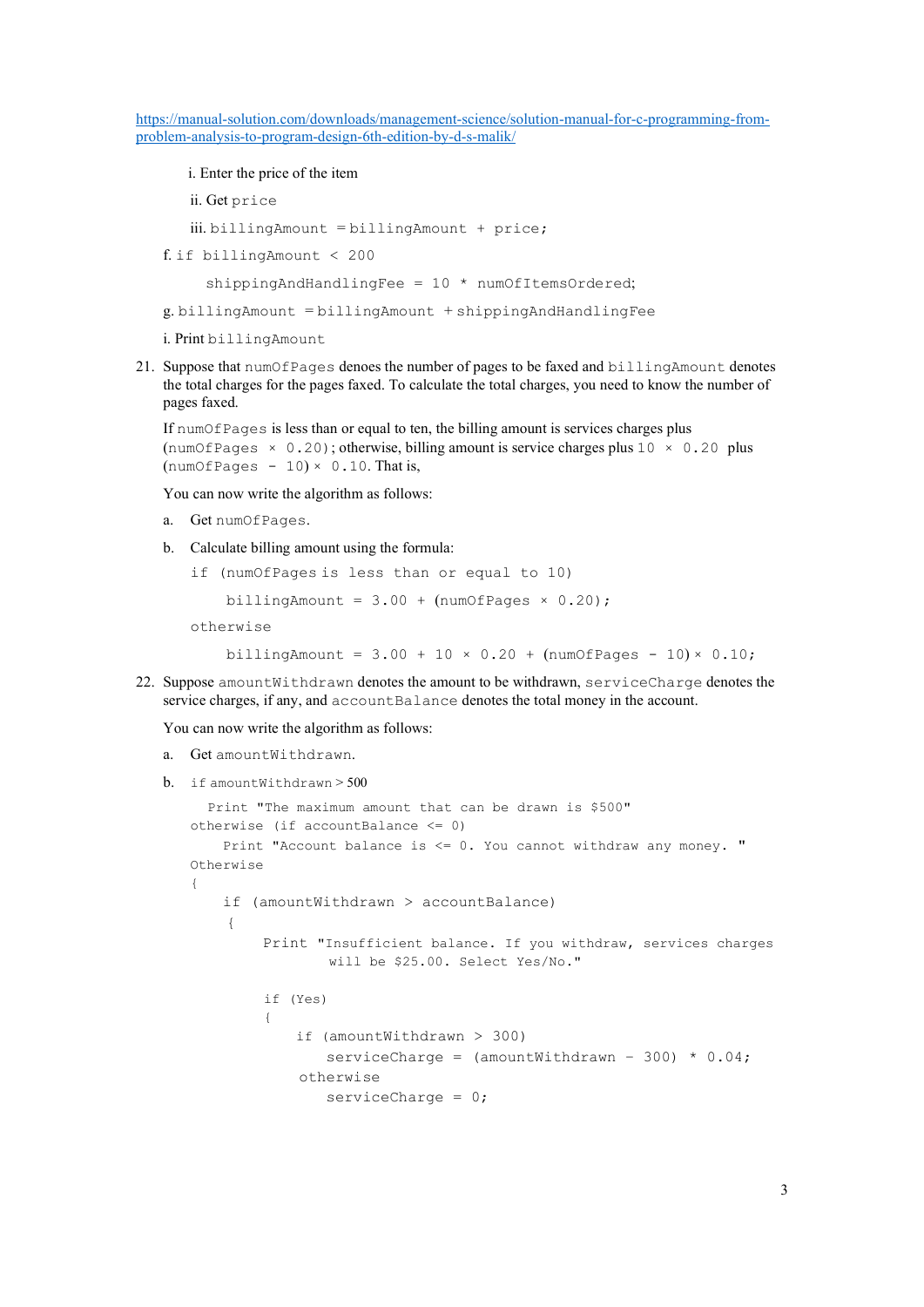```
 accountBalance = accountBalance – amountWithdrawn 
                                - serviceCharge – 25; 
              Print "Collect your money. "
 } 
} 
othwewise 
{ 
     if (amountWithdrawn > 300) 
        serviceCharge = (amountWithdrawn - 300) * 0.04;
     otherwise 
        serviceCharge = 0;
     accountBalance = accountBalance – amountWithdrawn 
                      - serviceCharge;
     Print "Collect your money." 
\mathbf{I}
```
- 23. Suppose averageTestScore denotes the average test score, highestScore denotes the highest test score, testScore denotes a test score, sum denote the sum of all the test scores, and count denotes the number of students in class, and studentName denotes the name of a student.
	- a. First you design an algorithm to find the average test score. To find the average test score, first you need to count the number of students in the class and add the test score of each student. You then divide the sum by count to find the average test score. The algorithm to find the average test score is as follows:
		- i. Set sum and count to 0.
		- ii. Repeat the following for each student in class.
			- 1. Get testScore
			- 2. Increment count and update the value of sum by adding the current test score to sum.
		- iii. Use the following formula to find the average test score.

```
if (count is 0) 
     averageTestScore = 0; 
otherwise 
     averageTestScore = sum / count;
```
b. The following algorithm determines and prints the names of all the students whose test score is below the average test score.

Repeat the following for each student in class:

```
i. Get studentName and testScore
```

```
ii.
```
if (testScore is less than averageTestScore) print studentName

- c. The following algorithm determines and highest test score
	- i. Get first student's test score and call it highestTestScore.
	- ii. Repeat the following for each of the remaining student in class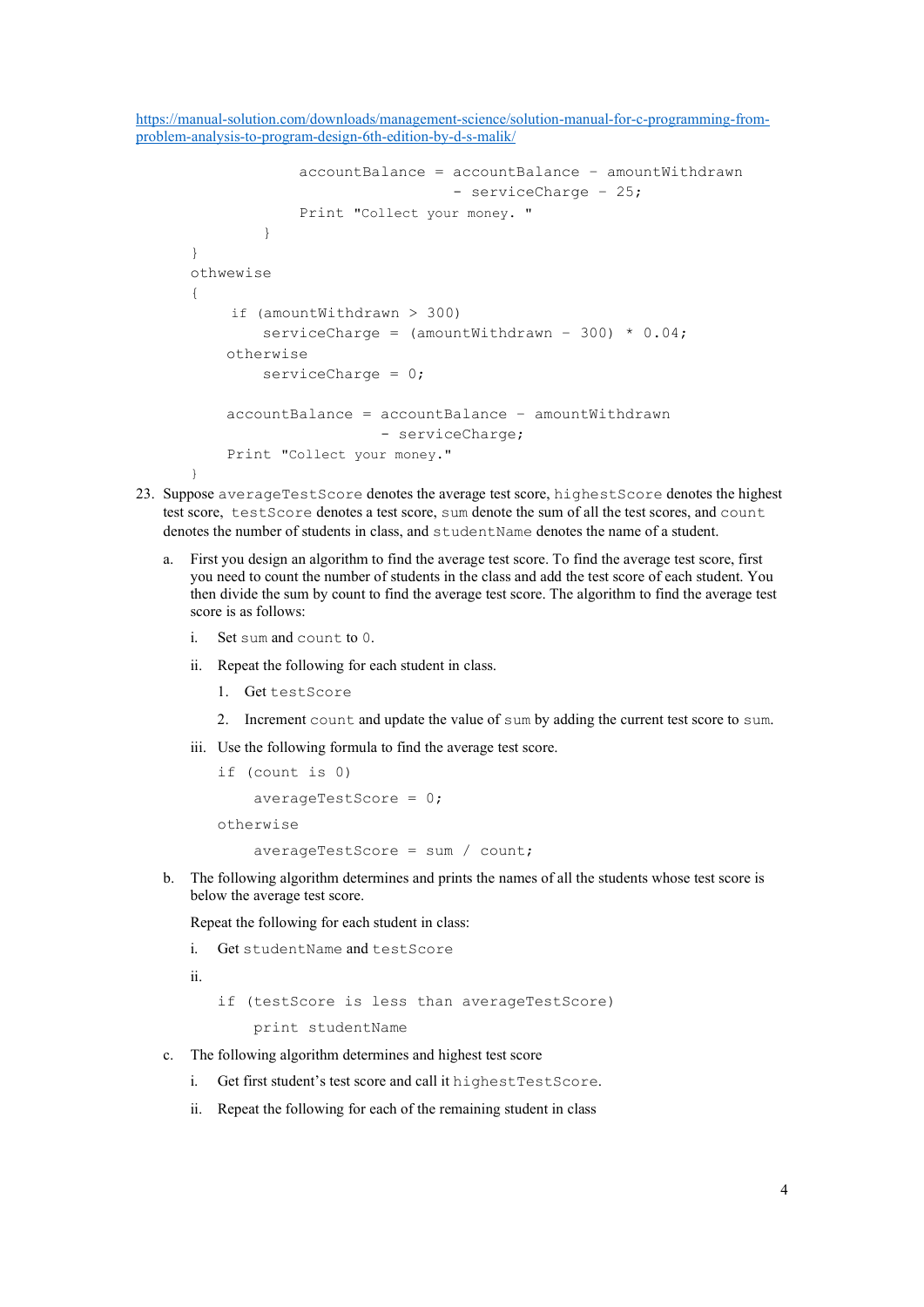- 1. Get testScore
- $2^{\circ}$
- if (testScore is greater than highestTestScore) highestTestScore = testScore;
- d. To print the names of all the students whose test score is the same as the highest test score, compare the test score of each student with the highest test score and if they are equal print the name. The following algorithm accomplishes this

Repeat the following for each student in class:

i. Get studentName and testScore ii. if (testScore is equal to highestTestScore) print studentName

You can use the solutions of the subproblems obtained in parts a to d to design the main algorithm as follows:

- 1. Use the algorithm in part a to find the average test score.
- 2. Use the algorithm in part b to print the names of all the students whose score is below the average test score.
- 3. Use the algorithm in part c to find the highest test score.
- 4. Use the algorithm in part d to print the names of all the students whose test score is the same as the highest test score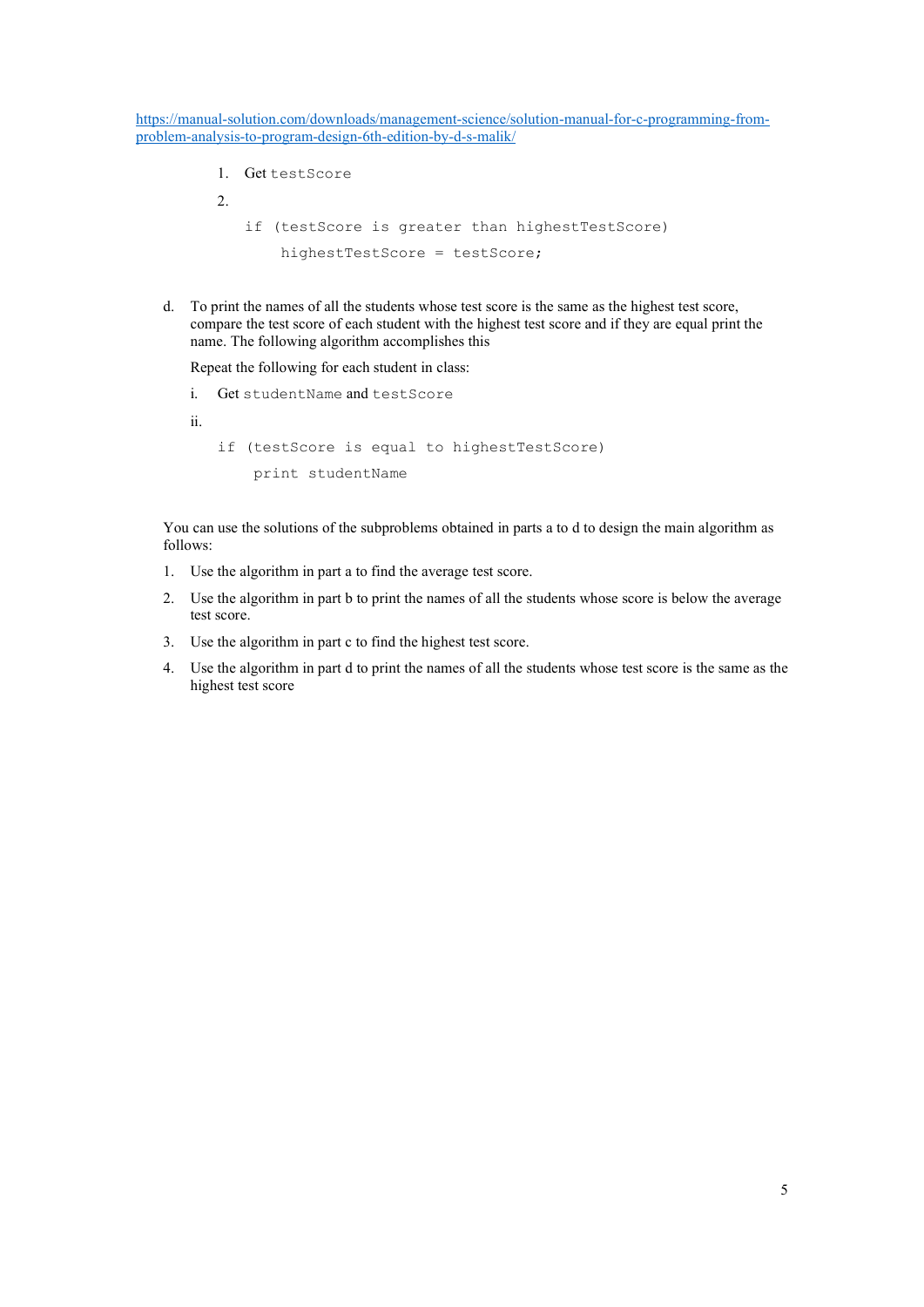# Chapter 2

- 1. a. false; b. false; c. false; d. true; e. true; f. false; g. true; h. true; i. false; j. true; k. false
- 2. a, b, d, e, j
- 3. b, d, e
- 4. A keyword is a reserved word and is defined by the system. A keyword cannot be redefined in a program. A user-defined identifier can be redefined.
- 5. The identifiers firstName and FirstName are not the same. C++ is case sensitive. The first letter of firstName is lowercase f while the first character of FirstName is uppercase F. So these identifiers are different
- 6 a. 7
	- b. 3
	- c. 3
	- d.  $-2$
	- e. 4.4
	- f. 25.5
	- g. 26
	- h. 21.75
- 7. a. 3
	- b. Not possible. Both the operands of the operator % must be integers. Because the second operand, w, is a floating-point value, the expression is invalid.
	- c. Not possible. Both the operands of the operator % must be integers. Because the first operand, which is  $y + w$ , is a floating-point value, the expression is invalid.
	- d. 38.5
	- e. 1
	- f. 2
	- g. 2
	- h. 420.0
- 8. a, b, c, e, i, j, and k are valid;

 d, f, and g are invalid because the left side of an expression must be a variable. h is invalid because the operands of the mod operator must be integers.

9. 7

10. Variable declarations in Lines 2, 4, 5 and 6 are correct.

Variable declaration in Line 1 is incorrect because the left side of the assignment operator must be a variable, and the data type of the variable must be specified. A correct declaration is:

int age = 55; //Line 1

The variable declaration in Line 3 is incorrect because strings are enclosed in double quotation marks, and the semicolon at the end of the statement is missing.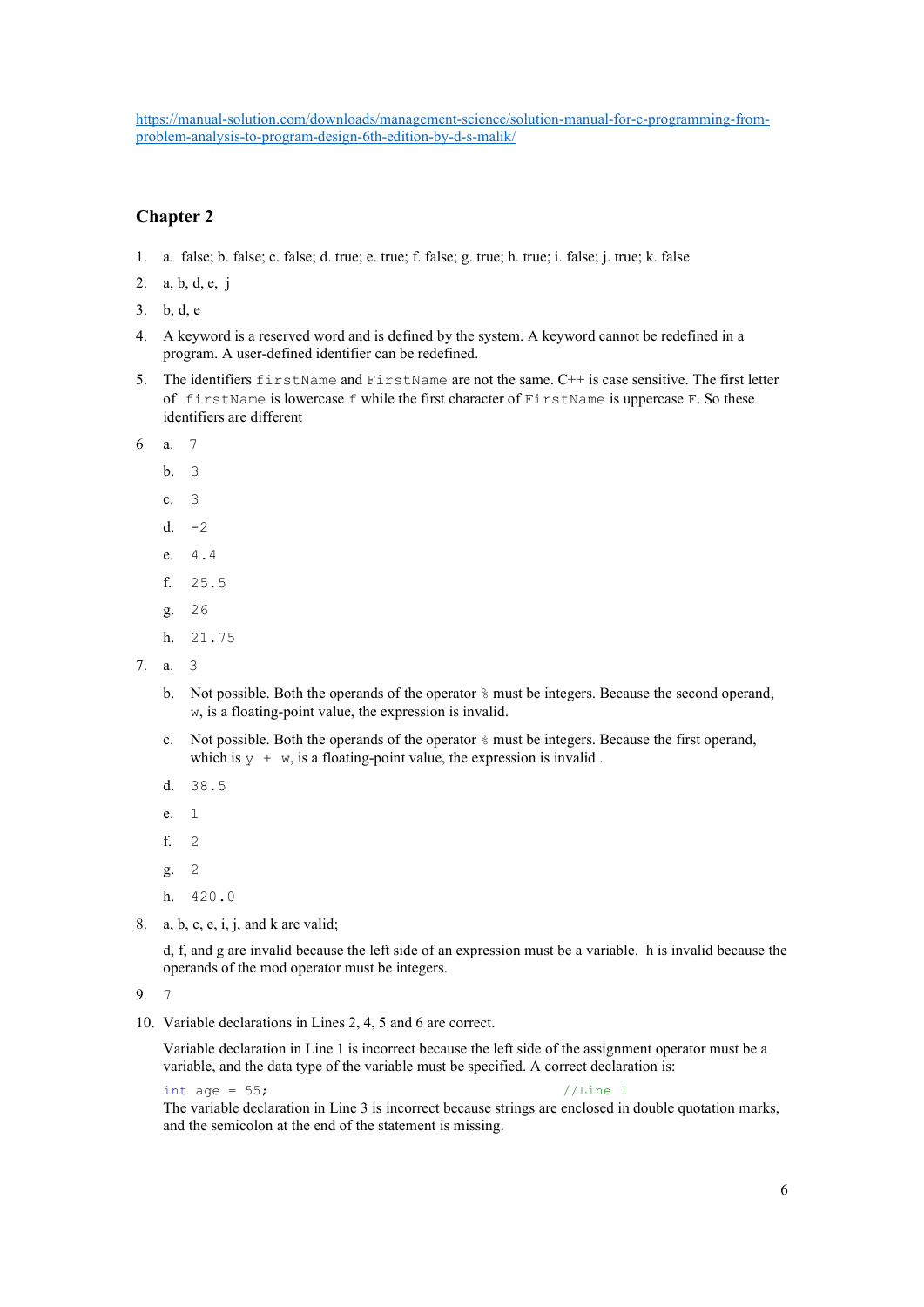```
string message = "First test is on Monday"; //Line 3
11. a and c are valid
12. a. int x, y; 
       x = 25;y = 18;b. int temp = 10;char ch = 'A';c. x = x + 5;d. double payRate = 12.5;
   e. tempNum = firstNum; 
   f. temp = x;
       x = y;y = \text{temp};g. cout \langle x \rangle \langle x \rangle " \langle x \rangle \langle y \rangle " \langle x \rangle \langle x \rangle " \langle x \rangle + 12 / y - 18 \langle x \rangle endl;
   h. char grade = 'A';
    i. int num1, num2, num3, num4; 
   j. x = static cast\frac{\sinh(x) + 0.5}{i};
13. a. 32 * a + bb. '8' 
   c. "Julie Nelson"
   d. (b * b - 4 * a * c) / (2 * a)e. (a + b) / c * (e * f) - g * hf. (-b + (b * b - 4 * a * c)) / (2 * a)14. x = 6y = 29z = 3w = -1015. x = 28y = 35z = 1w = 22.00t = 6.516. a. x = 2, y = 5, z = 6b. x + y = 7c. Sum of 2 and 6 is 8
   d. z / x = 3
```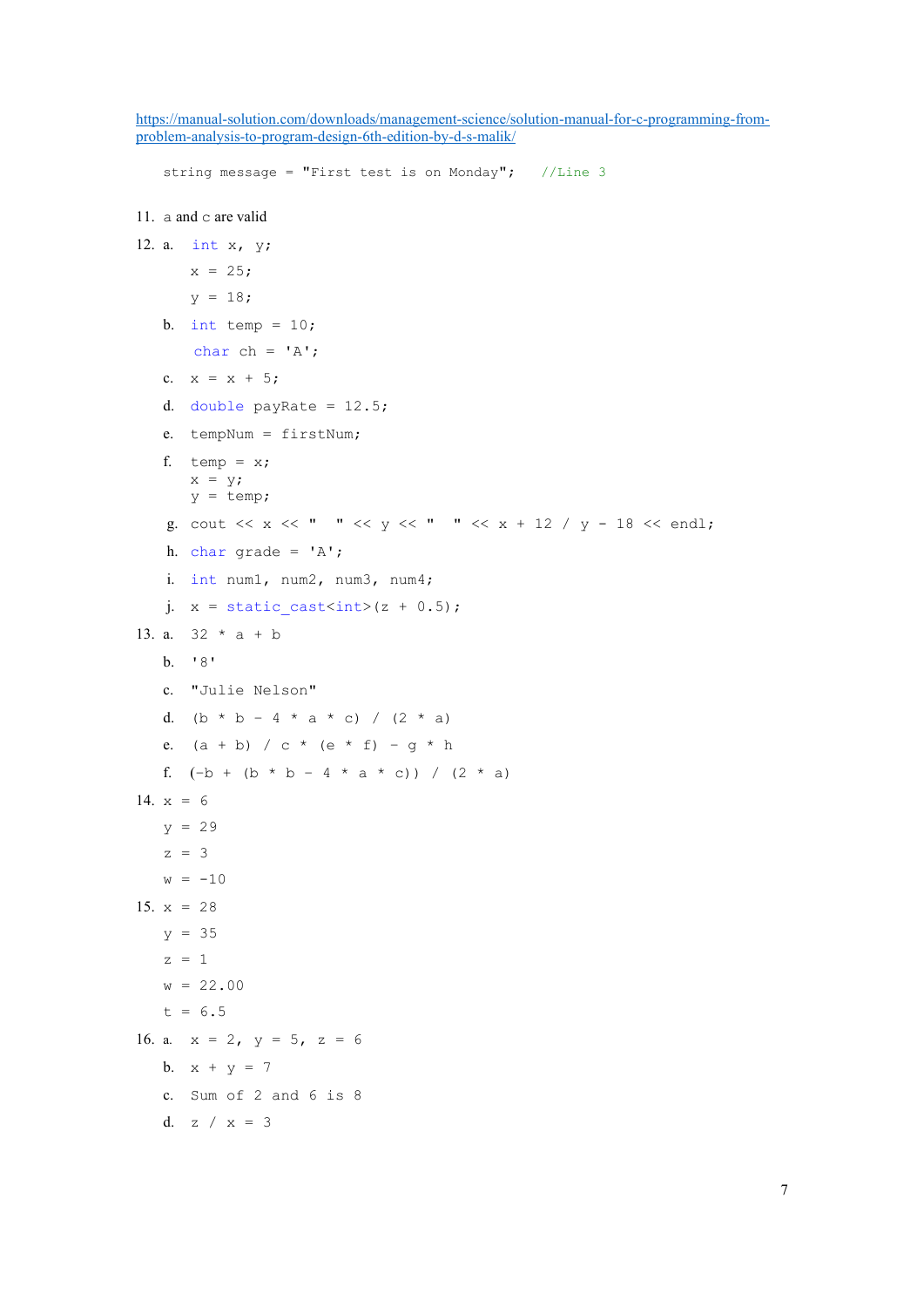https://manual-solution.com/downloads/management-science/solution-manual-for-c-programming-fromproblem-analysis-to-program-design-6th-edition-by-d-s-malik/ e.  $2 \text{ times } 2 = 4$ 17. a. 0.50 b. 24.50 c. 37.6 d. 8.3 e. 10 f. 38.75 18. a. cout  $\langle\langle$  endl; or cout  $\langle\langle$  "\n"; or cout  $\langle$  '\n'; b. cout  $\langle\langle \nabla \cdot \mathbf{u} \rangle$ c. cout  $\langle\langle \n\cdots \rangle^{n}$ ; 19. a and c are correct 20. a. firstName b. discountedPrice c. numOfJuiceBottles d. milesTravelled e. highestTestScore 21. a. int num1; int num2; b. cout << "Enter two numbers separated by spaces." << endl; c. cin  $\gg$  num1  $\gg$  num2; d. cout  $\langle\langle$  "num1 = "  $\langle\langle$  num1  $\langle$  "num2 = "  $\langle\langle$  num2  $<<$  "2 \* num1 - num2 = "  $<<$  2 \* num1 - num2  $<<$  endl; 22. A correct answer is: #include <iostream> using namespace std; const int TOP\_NUM =  $753409$ ; const double  $\overline{PAY}$  RATE = 18.35; int main() { int testScore, projectScore; double temp; double payCheck; int newTemp; int first; double hoursWorked; testScore =  $88;$ projectScore = 22;

```
cout << testScore << " " << projectScore << endl;
```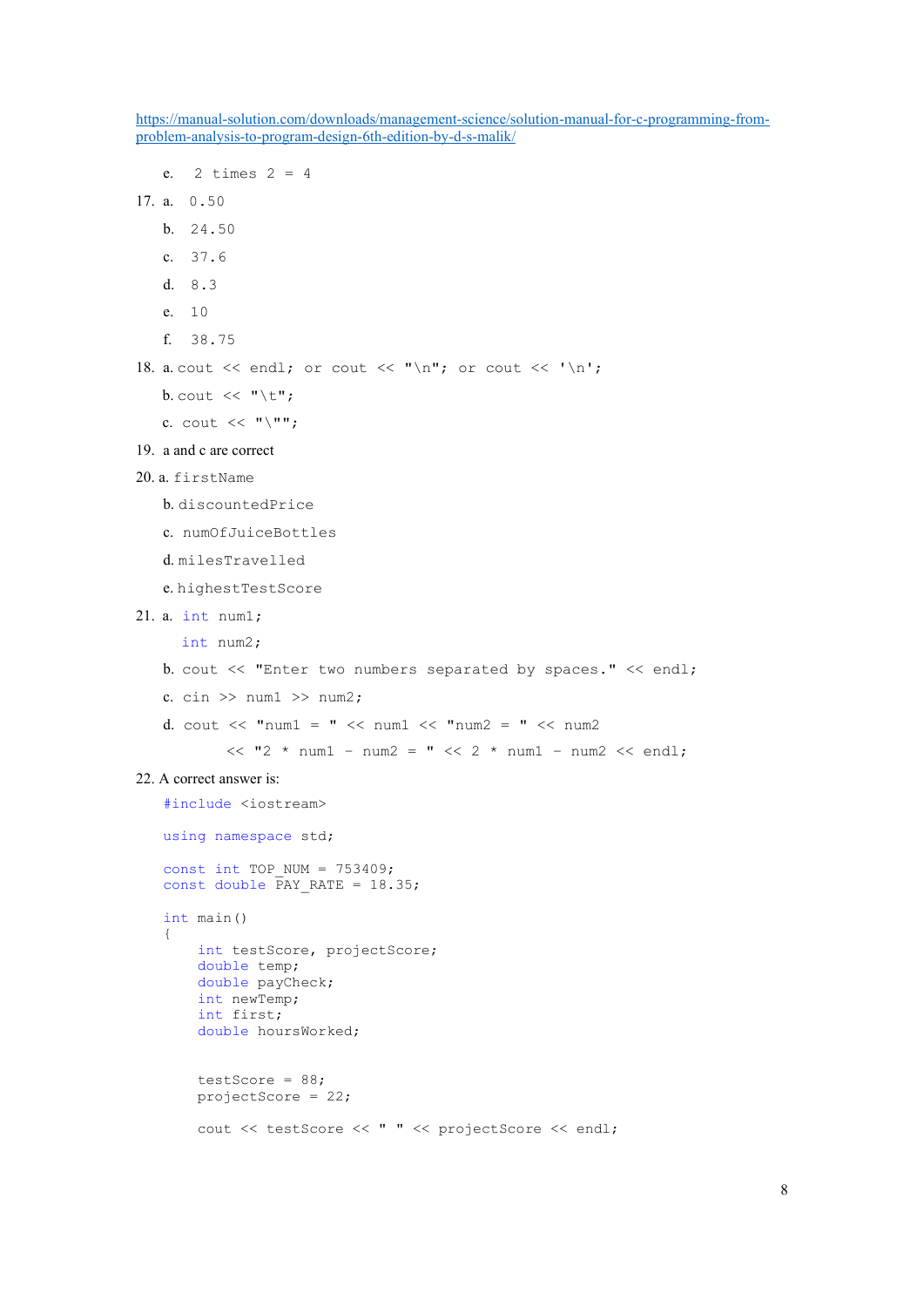```
temp = 82;
 newTemp = testScore + 2 * projectScore;first = 2 * TOP NUM;cout << first << " " << TOP NUM << endl;
 cout << "Enter hours worked: "; 
 cin >> hoursWorked; 
  cout << endl; 
payCheck = hoursWorked * PAY RATE; cout << "Wages = " << payCheck << endl; 
 return 0;
```
#### 23. A correct answer is:

}

```
#include <iostream> 
using namespace std; 
const char STAR = '*';
const int PRIME = 71;
int main() 
{ 
    int count, sum; 
    double x; 
    int newNum; //declare newNum
  count = 1; sum = count + PRIME; 
   x = 25.67; // x = 25.67;
   newNum = count * 1 + 2; //newNum = count * ONE + 2;
sum = sum + count; //sum + count = sum;
x = x + sum * count; // x = x + sum * COUNT;cout << " count = " << count << ", sum = " << sum
        << ", PRIME = " << PRIME << endl;
   return 0; 
}
```

```
24. A correct answer is:
```

```
#include <iostream> 
#include <string> 
using namespace std; 
int main() 
{ 
int temperature; // int temp;
 string first, last; // string first;
```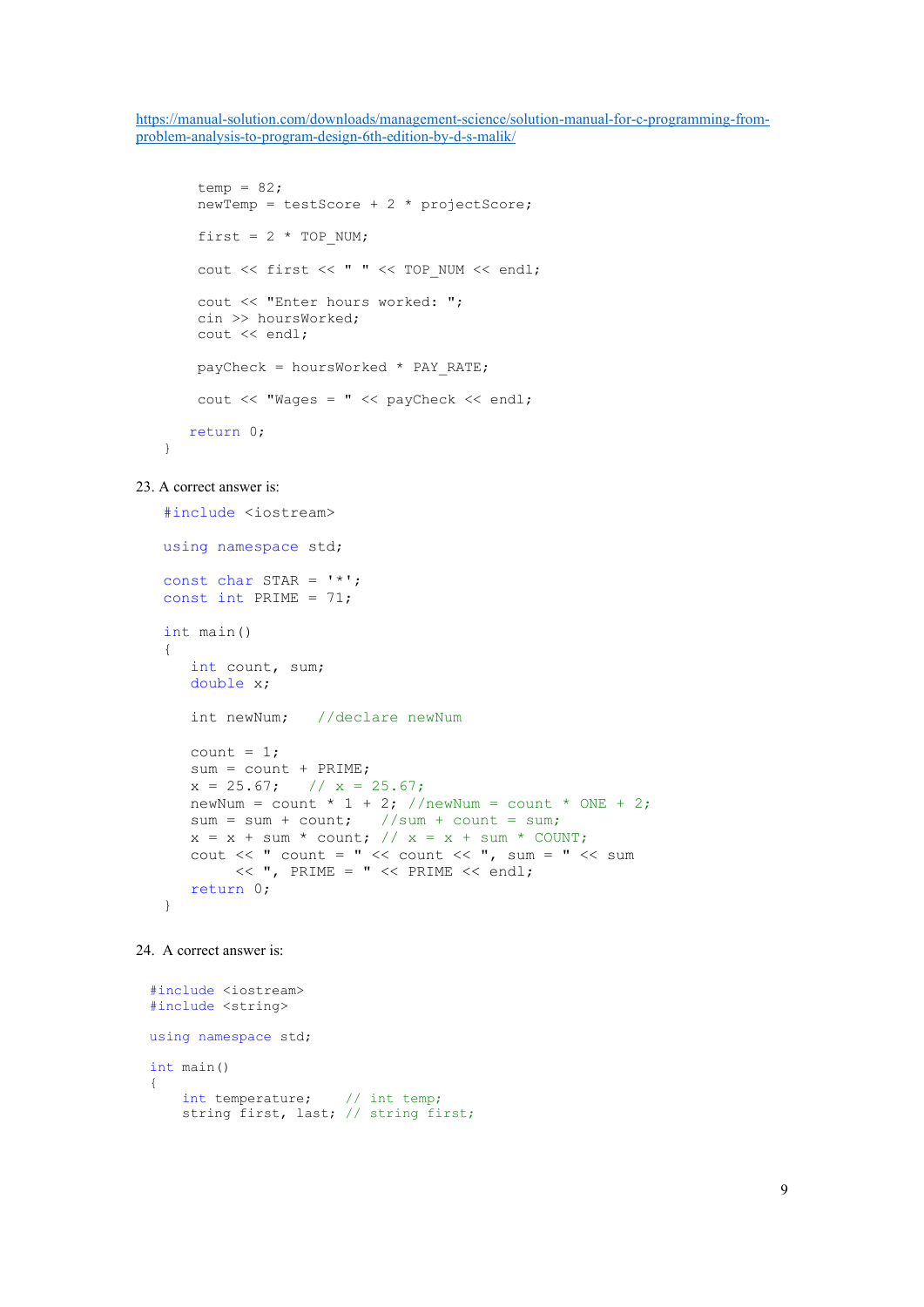```
 cout << "Enter first name: "; // cout << "Enter first name: "; 
 cin >> first; // cin >> first
 cout << endl; 
 cout << "Enter last name: "; // cout << "Enter last name: ; 
 cin >> last; 
 cout << endl; 
 cout << "Enter today's temperature: "; 
 cin >> temperature; 
 cout << endl; 
// cout << first << " " << last << today's temperature is: ";
// \iff temperature \iff endl;
 cout << first << " " << last << " today's temperature is: " 
      << temperature << endl; 
 return 0;
```

```
}
```
25. An identifier must be declared before it can be used.

## 26. b.

```
27. a. x * = 2;b. x == y - 2;c. sum += num;
  d. z^* = x + 2;e. y /= x + 5;
28. a. x = x + 5 - z;b. y = y * (2 * x + 5 - z);
  c. w = w + 2 * z + 4;d. x = x - (z + y - t);
  e. sum = sum + num;29. 
                        a b c 
  a = (b++) + 3; 9 7 und
  c = 2 * a + (++b); 9 8 26
  b = 2 * (++c) - (a++); 10 45 27
30. 
a b c sum
```

| $sum = a + b + c$ ; |  | 3 5 14.1 22 |  |
|---------------------|--|-------------|--|
| $c$ /= a;           |  | 3 5 4.7 22  |  |
| $b == c - a$ ;      |  | 3 6 4.7 22  |  |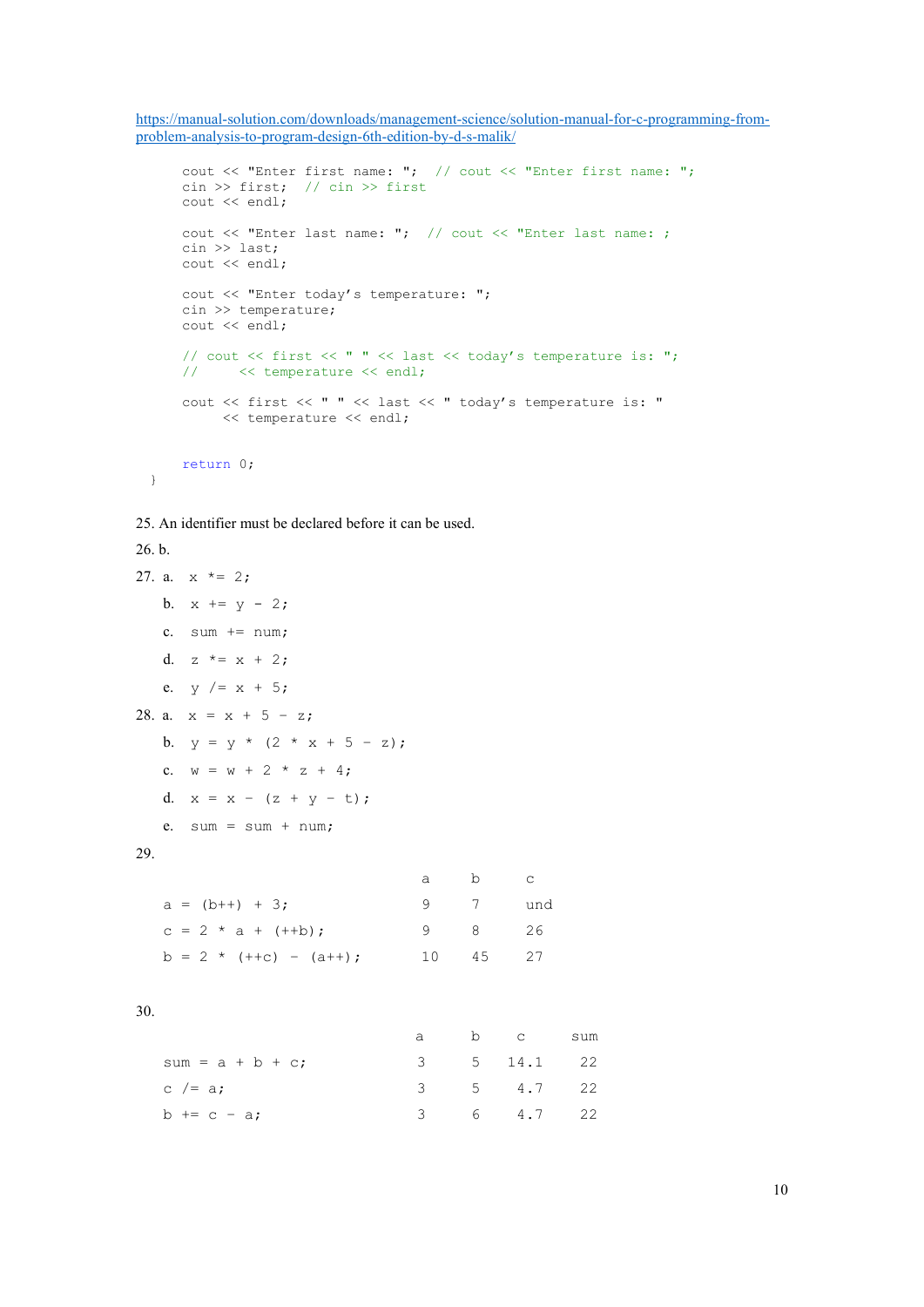a  $* = 2 * b + c$ ; 50 6 4.7 22

31. (The user input is shaded.)

```
a = 25Enter two integers: 20 15 
The numbers you entered are 20 and 15 
z = 45.5Your grade is A 
The value of a = 65
```
32. (The user input is shaded.)

```
Enter last name: Miller
```

```
Enter a two digit number: 34
```
Enter a positive integer less than 1000: 340

```
Name: Miller 
Id: 3417 
Mystery number: 3689
```
#### 33.

```
#include <iostream> 
#include <string> 
using namespace std; 
const double X = 13.45;
const int Y = 34;
const char BLANK = ' '; 
int main() 
{ 
     string firstName, lastName; 
     int num; 
     double salary; 
     cout << "Enter first name: "; 
     cin >> firstName; 
     cout << endl; 
     cout << "Enter last name: "; 
     cin >> lastName; 
     cout << endl; 
     cout << "Enter a positive integer less than 70: "; 
     cin >> num; 
     cout << endl; 
    salary = num * X; cout << "Name: " << firstName << BLANK << lastName << endl;
```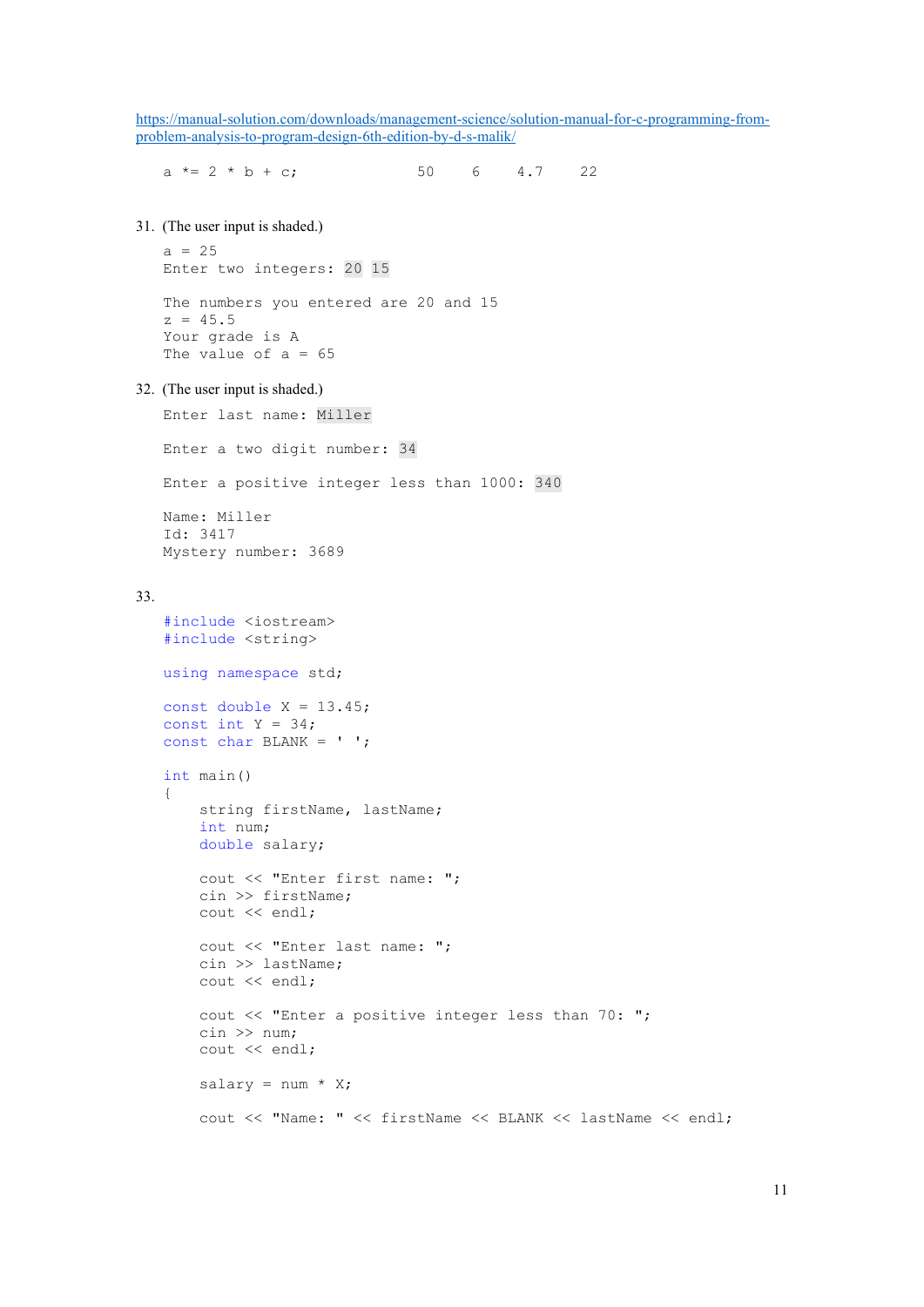```
 cout << "Wages: $" << salary << endl; 
cout << "X = " << X << endl;
cout << "X + Y = " << X + Y << endl;
    return 0;
```
### 34. The program requires four inputs in the following order:

}

string decimal number decimal number integer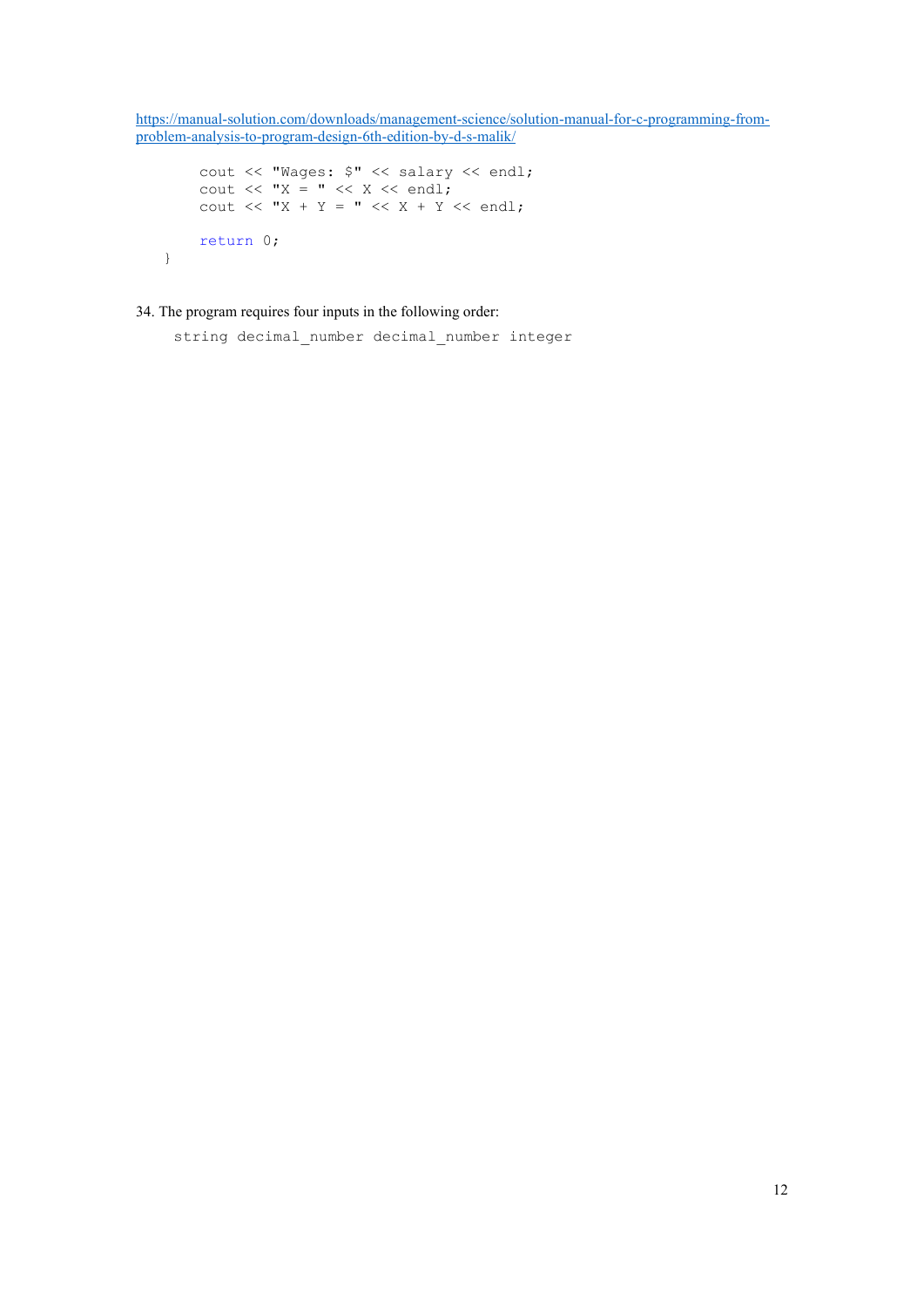## Chapter 3

```
1. a. true; b. true; c. false; d. false; e. true; f. true 
2. a. num1 = 47, num2 = 8, symbol1 = '1'b. num1 = 7, num2 = 18, symbol1 = '4'c. num1 = 47, num2 = 18, symbol1 = 'd. num1 = 47, num2 = 18, symbol1 = 'e. num1 = 7, num2 = 18, symbol1 = '4'3. a. x = 37, y = 86, z = 0.56b. x = 37, y = 32, z = 86.56c. Input failure: z = 37.0, x = 86, trying to read the . (period) into y.
4. a. x = 38, y = 26, symbol = '2'
   b. x = 38, y = 67, symbol = ''
   c. x = 24, y = 38, symbol = '$'
   d. x = 67, y = 24, symbol = '3'
   e. x = 24, y = 63, symbol = '$'
5. Input failure: Trying to read A into y, which is an int variable. x = 46, y = 18, and z ='A'. The values of y and z are unchanged.
6. a. x = 35, y = 62, ch = '.', z = 78.0
   b. x = 86, y = 32, ch = 'A', z = 92.6c. x = 12, input failure, trying to read '.' into y, which is an int variable.
7. iomanip
8. cmath 
9. cmath
10. 16 
   15 
   32 
   6 
   243 
   Length of message = 29 
11. To use the function putback, the program must include the header file iomanip. To use the function 
   peek, the program must include the header file iostream. 
12. a. num = 34, discard = '#'
   b. Input failure. After peeking into the input stream, cin tries to input # into num. However, num is 
       an int variable, so the stream enters the fail state. 
   c. num = 34, discard = '#'
13. getline (cin, name) ;
```

```
14. cout << setfill('*') << setw(35) << '*' << endl;
```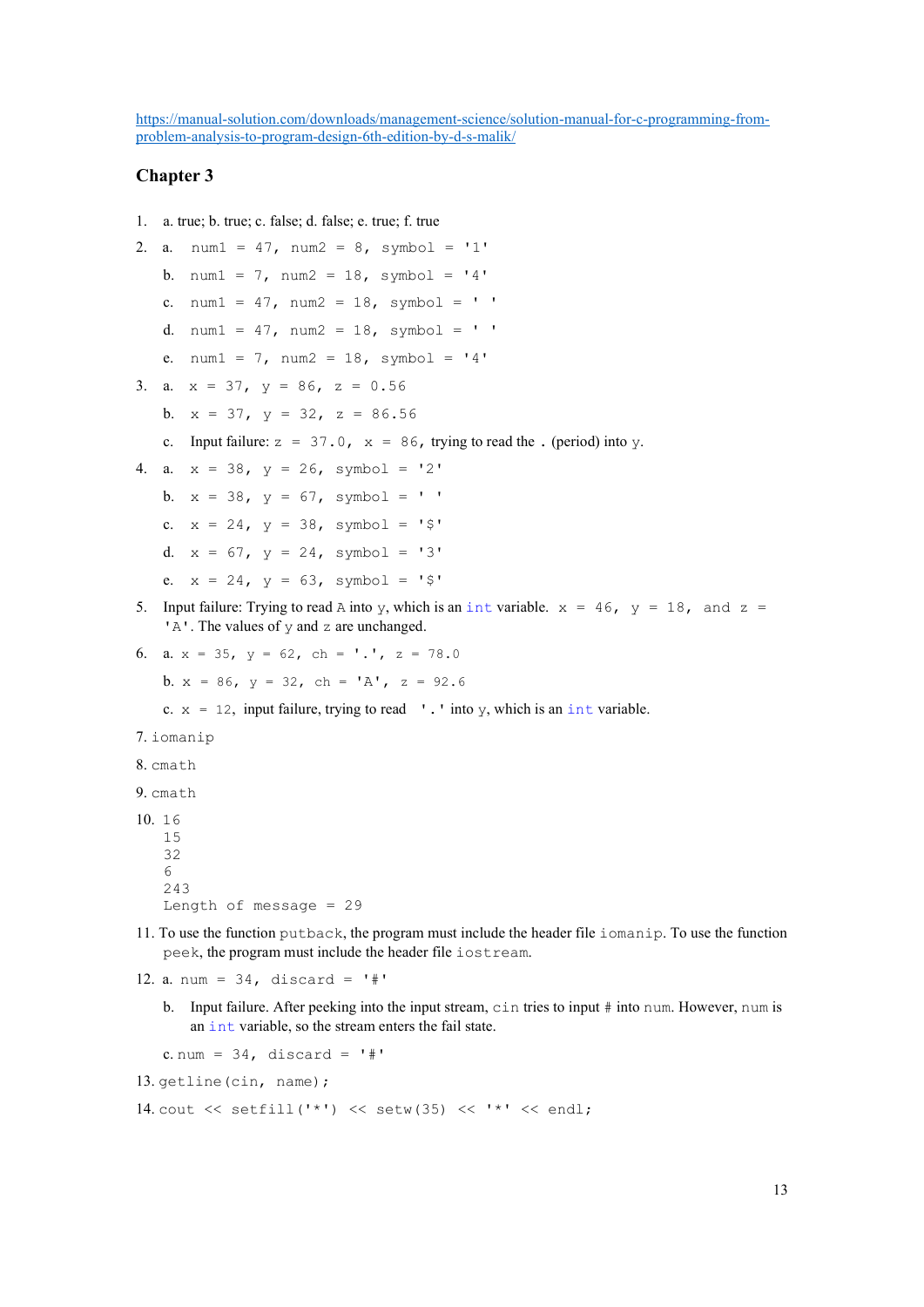```
15. a. name = " Lance Grant", age = 23
   b. name = " ", age = 23
16. a. name = "Lance Grant", age = 23b. name = "Lance Grant", age = 2317. 
   #include <iostream> 
   #include <fstream> 
   using namespace std; 
   int main() 
   { 
        int num1, num2; 
        ifstream infile; 
        ofstream outfile; 
        infile.open("input.dat"); 
        outfile.open("output.dat"); 
       infile \gg num1 \gg num2;
       outfile \ll "Sum = " \ll num1 + num2 \ll endl;
        infile.close(); 
        outfile.close(); 
        return 0; 
   }
```
- 18. Invalid data may cause the input stream to enter the fail state. When an input stream enters the fail state, all further inputs associated with that input stream are ignored. The program continues to execute with whatever values the variables have.
- 19. fstream

```
20. infile.open("employee.dat ");
```
21. a. Same as before.

b. The file contains the output produced by the program.

c. The file contains the output produced by the program. The old contents are erased.

d. The program would prepare the file and store the output in the file.

```
22. infile >> acctNumber; 
    infile >> accountType;
   infile >> balance;
```
23. a. outfile.open("travel.dat ");

- b. outfile  $\gg$  fixed  $\gg$  showpoint  $\gg$  setprecision(2);
- c. outfile >> day >> " " >> distance >> " " >> speed >> endl;
- d. travelTime = distance / speed;
- outfile >> travelTime;
- e. fstream and iomanip.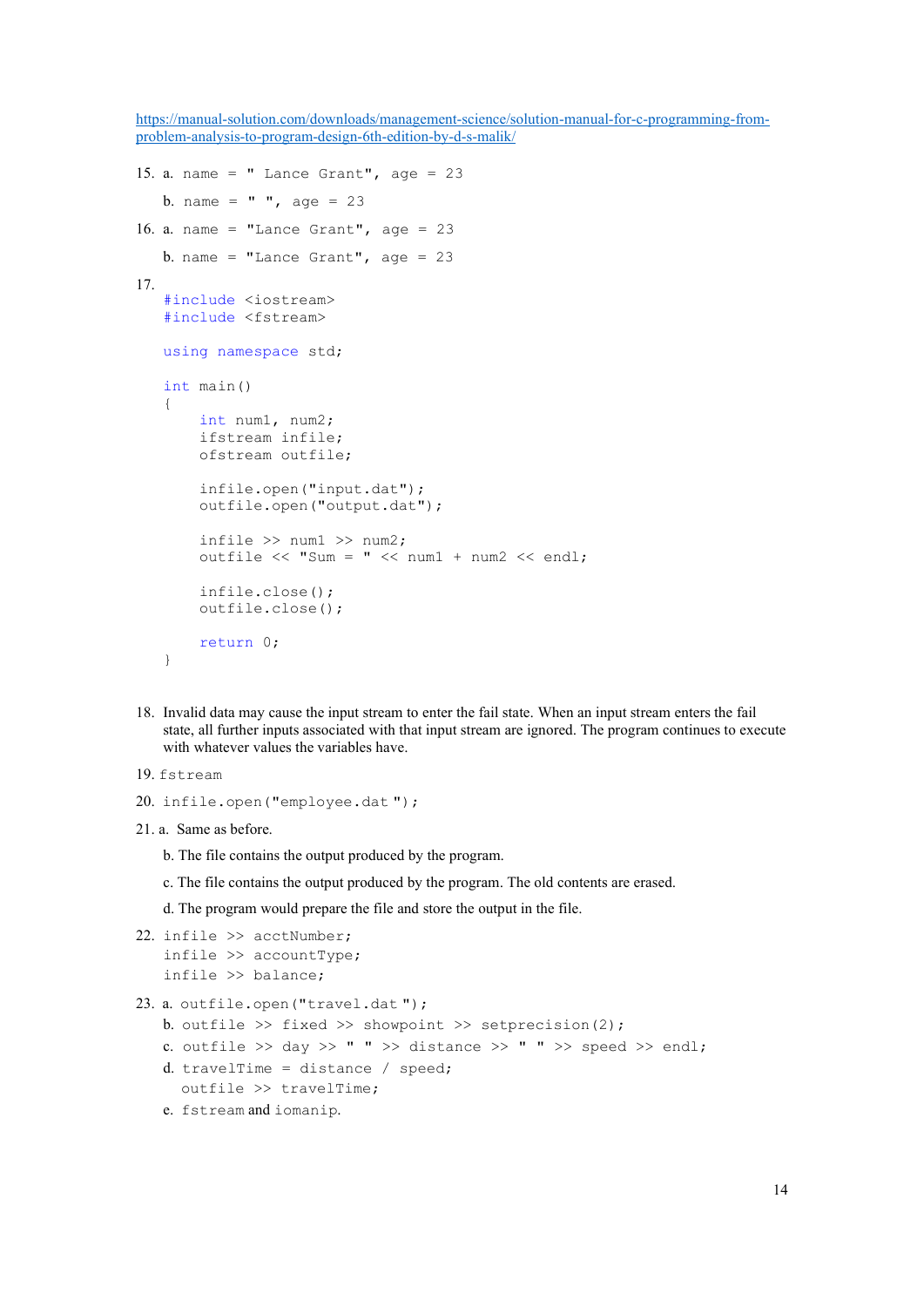## Chapter 4

1. a. false; b. false; c. false; d. true; e. false; f. false; g. false; h. false; i. false; j. true

2. a. 0 (false) b. 1 (true) c. 0 (false) d. 1 (true)

- e.  $1$  (true) f. 0 (false)
- 3. a. true; b. false; c. true; d. true; e. false
- 4. a. true; b. true; c. false; d. true
- 5. **a.**  $x = y$ : 0

 $b. x := z: 1$ 

c.  $y == z - 3: 1$ d.  $!(z > w): 0$ 

e.  $x + y < z$ : 0

### 6. a and b.

7. a. %% b. 10 2 \* 5 c. A d. C- e. Sam Tom Tom Sam f. -6 \*\*

#### 8. Only a

9. a. R& b. 1 2 3 4  $$5$ c. Jack Accounting John Business 10. The value of found is: 0 11. The value of found is: 1 12. 25  $\Omega$ 1

#### 1 1

### 13. Omit the semicolon after else. The correct statement is:

```
if (score >= 60)
        cout << "You pass." << endl; 
   else
        cout << "You fail." << endl; 
14. 
   if (gender == 'M') cout << "Male" << endl; 
   else if (gender == 'F')
```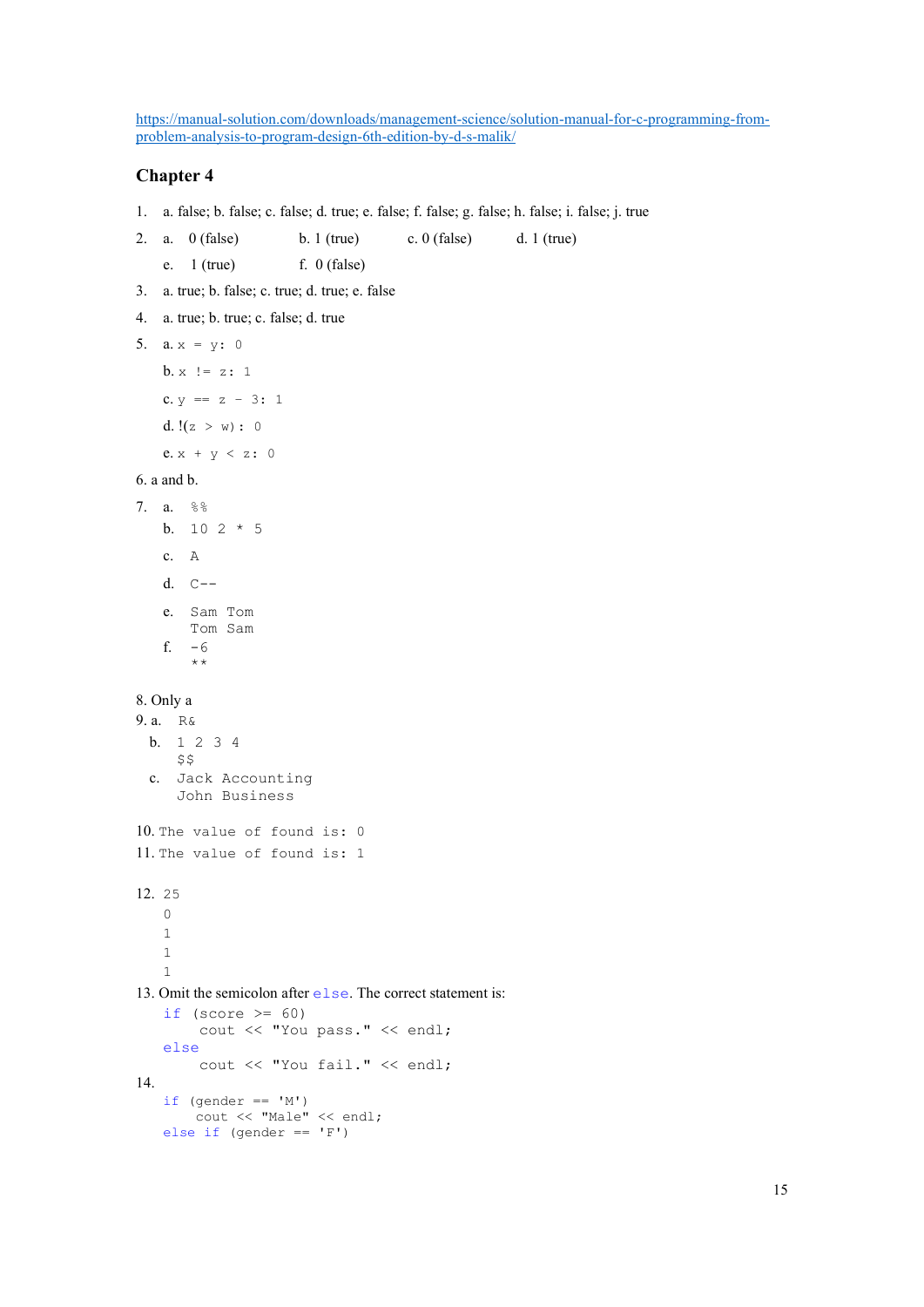```
 cout << "Female" << endl; 
else
     cout << "Invalid gender code." << endl;
```
#### 15. The correct code is:

```
if (0 < numOfItemsBought && numOfItemsBought < 5) 
       shippingCharges = 5.00 * numOfItemsBought;
   else if (5 <= numOfItemsBought && numOfItemsBought < 10) 
       shippingCharges = 2.00 * numOfItemsBought;else 
        shippingCharges = 0.0;
16. 2 20 404 
17. 3 1 
18. a. 2 2 
   b. 1 3
19. if (sale > 20000)
       bonus = 0.10else if (sale > 10000 && sale <= 20000) 
       bonus = 0.05;
   else 
       bonus = 0.0;
20. if (0 < overSpeed \&\& overSpeed \leq 5)
       fine = 20.00;
   else if (5 < overSpeed && overSpeed \leq 10)
       fine = 75.00;
   else if (10 < overSpeed && overSpeed <= 15) 
       fine = 150.00;
   else if (overSpeed > 15) 
       fine = 150.00 + 20.00 * (overSpeed - 15);
```
- 21. a. The output is: Discount = 10%. The semicolon at the end of the if statement terminates the if statement. So the cout statement is not part of the if statement. The cout statement will execute regardless of whether the expression in the if statement evaluates to true or false.
	- b. The output is: Discount = 10%. The semicolon at the end of the if statement terminates the if statement. So the cout statement is not part of the if statement. The cout statement will execute regardless of whether the expression in the if statement evaluates to true or false.
- 22. a. (i) The output is: Grade is C. The value of score after the if statement executes is 70. (ii) The output is: Grade is C. The value of score after the if statement executes is 70.
	- b. (i) No output. The value of score after the if statement executes is 80. (ii) The output is: Grade is C. The value of score after the if statement executes is 70.

```
23. a. (x \ge y) ? z = x - y : z = y - x;
   b. (hours >= 40.0) ? wages = 40 * 7.50 + 1.5 * 7.5 * (hours - 40)
                      : wages = hours * 7.50;
   c. (score >= 60) ? str = "Pass" : str = "Fail";
24. a. if (x < 5)y = 10;
```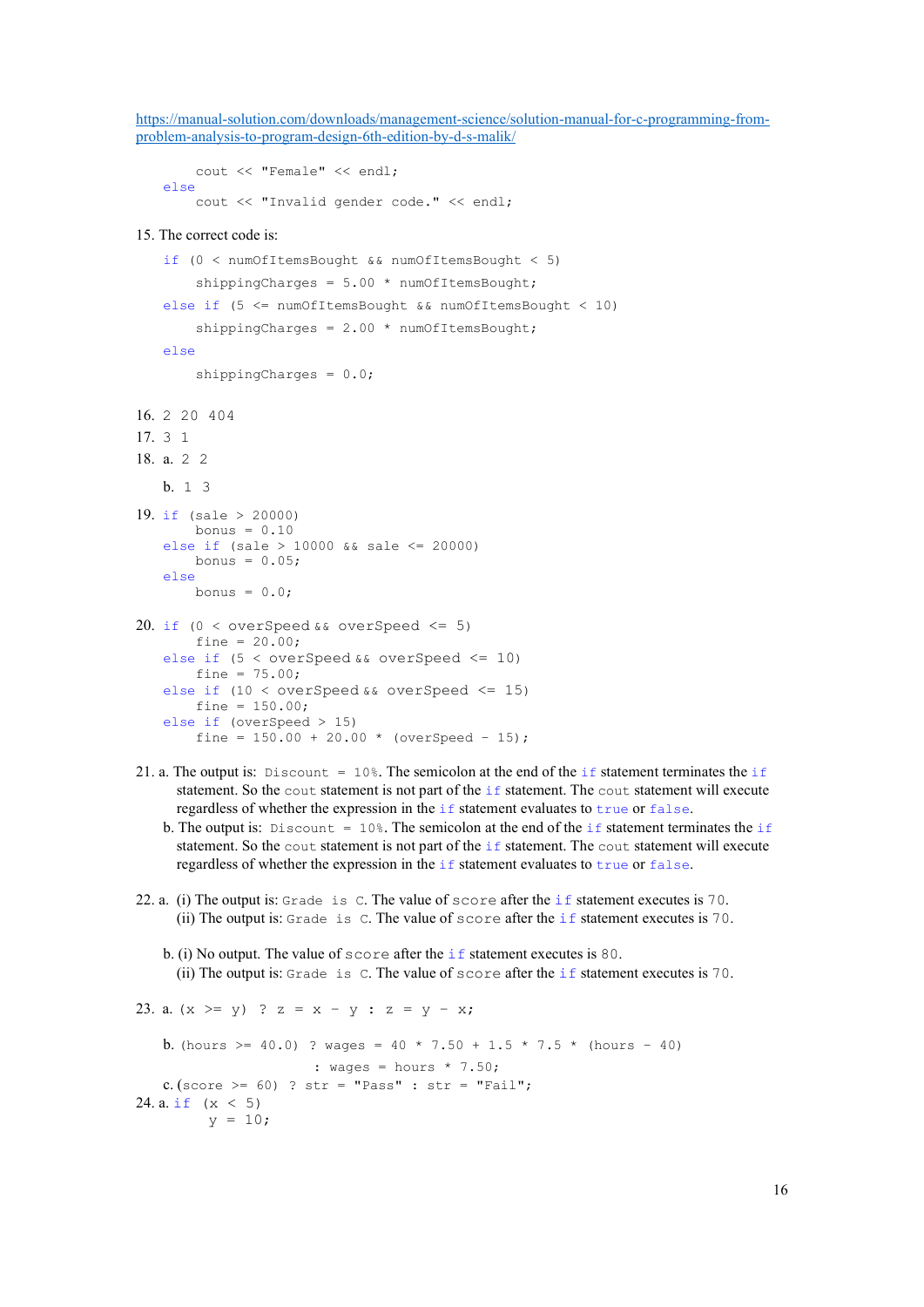```
 else 
         y = 20;b. if (fuel >= 10)
         drive = 150;
      else
         drive = 30;c. if (booksBought >= 3)
        discount = 0.15;
      else
        discount = 0.0;
25. a. 40.00
   b. 40.00
   c. 55.00
```
26. a, c, and d are valid. b is invalid; a case value cannot appear more than once and there should be a colon after a case value.

| 27. a. $16$ | b. 3     | c. 18       | d.23  |
|-------------|----------|-------------|-------|
| 28. a. 14   | $b. -10$ | c. $\theta$ | d. 17 |
| 29. a. $3$  | $b. -20$ | c.3         | d. 5  |

```
30. A correct code is:
```

```
#include <iostream> 
using namespace std; 
int main() 
{ 
        int num1, num2; 
        int temp; 
        bool found; 
       cout << "Enter two integers: ";
       \text{cin} \gg \text{num1} \gg \text{num2}; cout << endl; 
       if (num1 >= num2 &\& num2 > 0)
                switch (num1 % num2) 
\left\{ \begin{array}{ccc} 0 & 0 & 0 \\ 0 & 0 & 0 \\ 0 & 0 & 0 \\ 0 & 0 & 0 \\ 0 & 0 & 0 \\ 0 & 0 & 0 \\ 0 & 0 & 0 \\ 0 & 0 & 0 \\ 0 & 0 & 0 \\ 0 & 0 & 0 \\ 0 & 0 & 0 \\ 0 & 0 & 0 \\ 0 & 0 & 0 \\ 0 & 0 & 0 & 0 \\ 0 & 0 & 0 & 0 \\ 0 & 0 & 0 & 0 \\ 0 & 0 & 0 & 0 & 0 \\ 0 & 0 & 0 & 0 & 0 \\ 0 & 0 & 0 & 0 & 0 \\ 0 & 0 & 0 & 0 case 1: 
                      found = (num1 / num2) >= 6;
                       break; 
                case 2: case 3: 
                      num1 = num2 / 2; break; 
                default: 
                      num2 = num1 * num2; } 
        else
        { 
               found = (2 * num2 < num1);
                if (found) 
                { 
                       cout << "Enter an integers: "; 
                      \text{cin} \gg \text{num2}; cout << endl;
```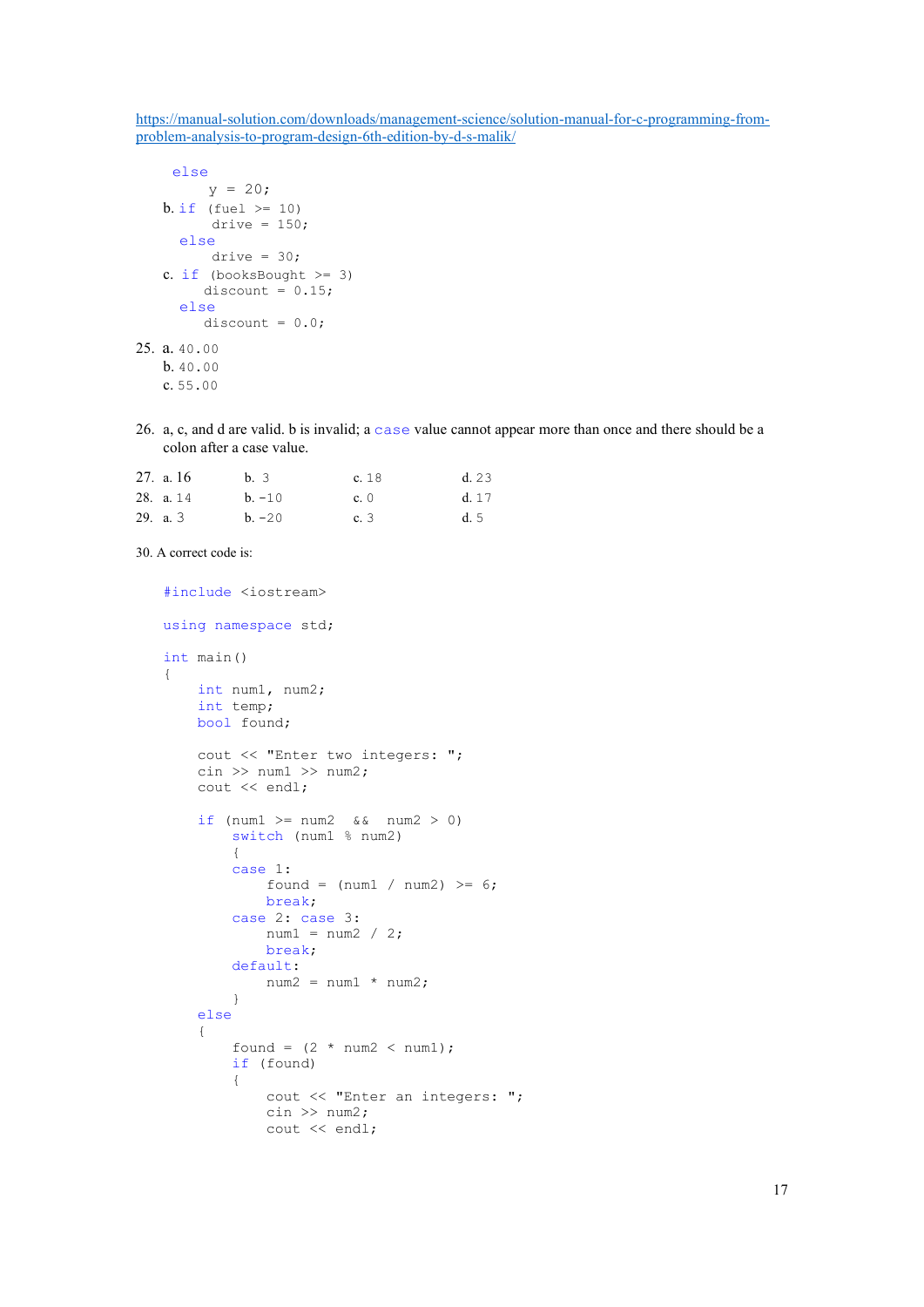```
num1 = num2 - num1;temp = (num1 + num2) / 10; if (num2) 
                  { 
                     num1 = num2;num2 = temp; } 
            } 
         } 
         cout << num1 << " " << num2 << endl; 
         return 0; 
   } 
   a. 4 8
   b. 4 9
31. 
   #include <iostream> 
   using namespace std; 
   const int SECRET = 5; 
   int main() 
   { 
       int x, y, w, z;
       z = 9;if (z > 10) { 
           x = 12;y = 5;w = x + y + SECRET; } 
        else
         { 
           x = 12;y = 4;w = x + y + SECRET; } 
       cout << "<sup>w</sup> = " << <sup>w</sup> << endl;</sup>
        return 0; 
   } 
32. 
   #include <iostream>
   using namespace std; 
   int main() 
   { 
         double firstNum, secondNum; 
         cout << "Enter two nonzero numbers: "; 
         cin >> firstNum >> secondNum;
```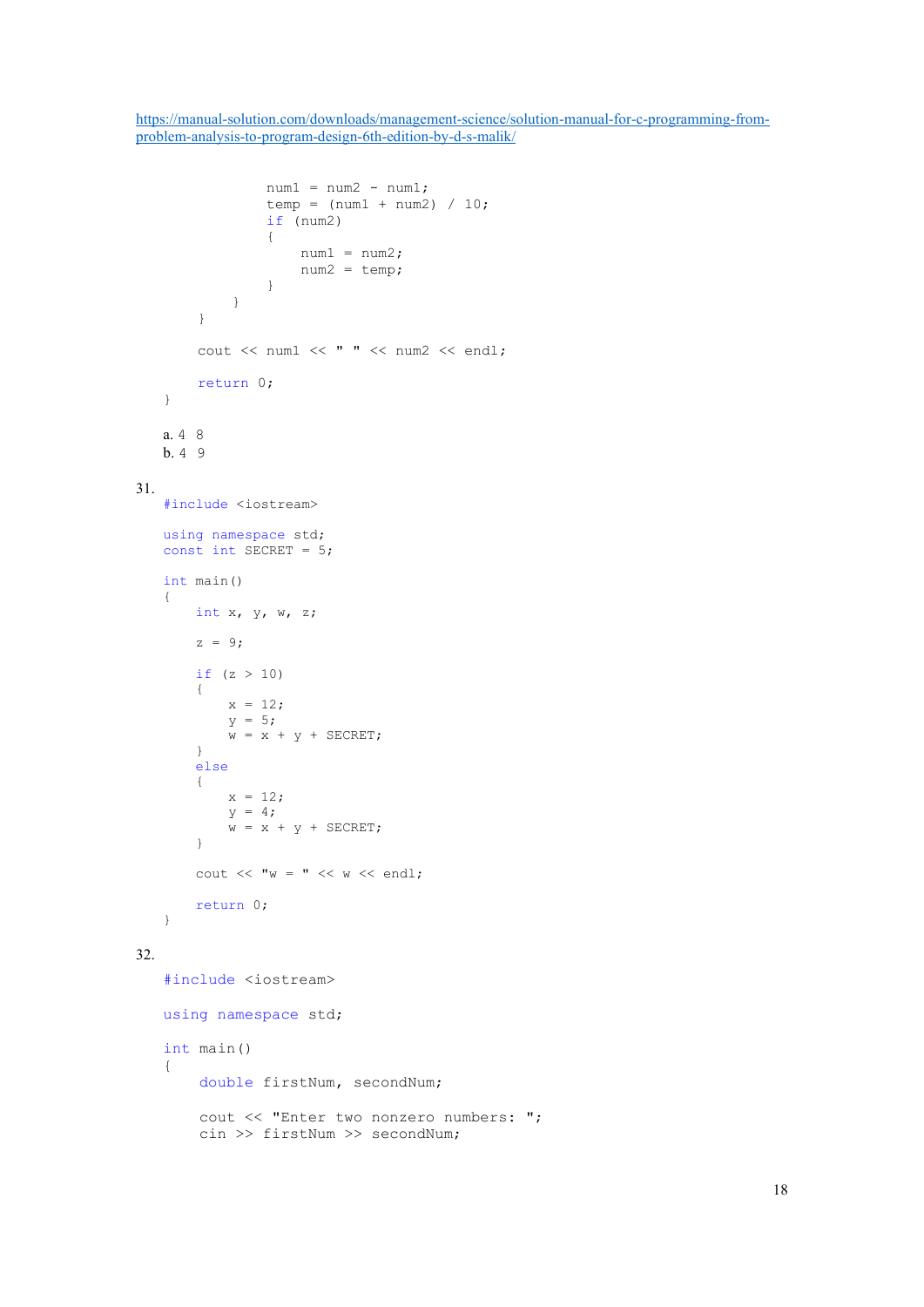```
 cout << endl; 
        if (firstNum == 0 || secondNum == 0)
             cout << "Both the numbers must be nonzero." << endl; 
         else if (firstNum > secondNum) 
             cout << firstNum / secondNum << endl; 
         else if (firstNum < secondNum) 
             cout << secondNum / firstNum << endl; 
         else 
             cout << firstNum * secondNum << endl; 
        return 0; 
   } 
33. 
   switch (classStanding)
   { 
   case 'f': 
       dues = 150.00;
        break; 
   case 's': 
       if (gpa > = 3.75)
           dues = 75.00;
        else
           dues = 120.00;
            break; 
   case 'j': 
       if (gpa > = 3.75)
            dues = 50.00;
        else
           dues = 100.00;
        break; 
   case 'n': 
       if (gpa > = 3.75)
           dues = 25.00;
        else 
           dues = 75.00;
        break; 
   default: 
        cout << "Invalid class standing code." << endl; 
   }
```
34. Suppose that we have the following variables:

```
double billingAmount; 
double payment; //payment made by the customer
double credit; //credit for the next bill
double penalty; //penalty to be added the next month's bill
double balance; //unpaid balance 
double paymentPercent; //percent of the billing amount paid
```
The following algorithm determines the credit or penalty, and the unpaid balance.

1. Prompt the user to enter the billing amount.

2. Input the billing amount into the variable billingAmount.

3. Prompt the user to input the payment.